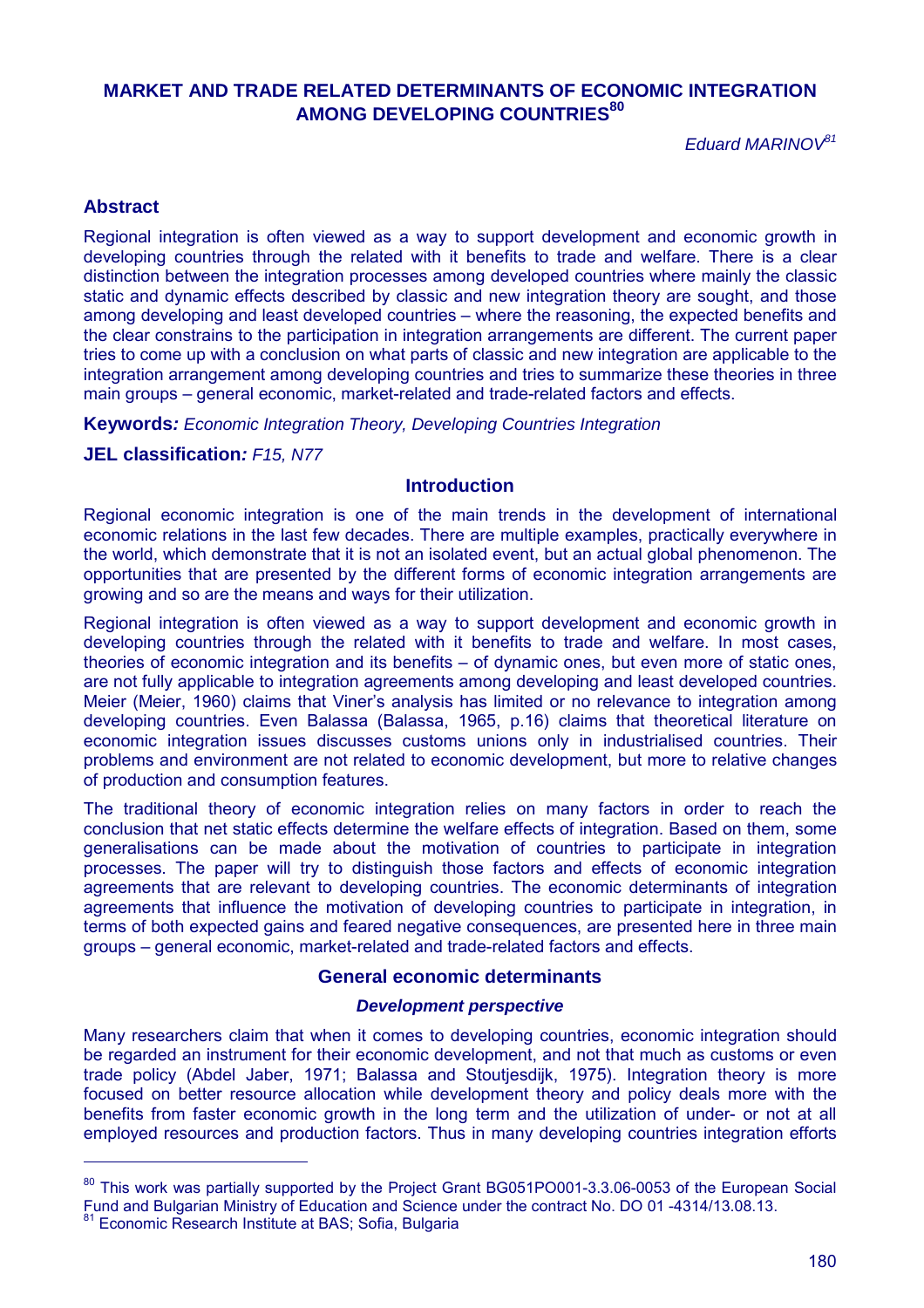are aimed at or more focused on the implementation of common projects in the field of development – poverty reduction, support for the development of healthcare and education systems, achievement and preservation of regional security.

## *Macroeconomic policy coordination*

Shams (Shams, 2003, p.9-10) claims that even if all trade prerequisites are fulfilled when an integration agreement among developing countries is signed, the divergence of their macroeconomic policies, combined with the lack of coordination among member-states, could reduce the potential gains of integration, especially regarding the increase of interregional trade.

The issue of macroeconomic policy coordination dates back to the studies of Kahnert (Kahnert et al, 1969) and Hirschman, (Hirschman, 1971) who argue that in order for trade agreements to be durable, participating countries should try to uniform their internal monetary and foreign exchange policies (Hirschman, 1971, p. 22) and that this could be more important in promoting trade between the member countries than the customs preferences themselves. The economic areas that should be harmonised are not only limited to macroeconomic policy, but could also include industrial, social, transport, environmental policies, etc.

## *Size of the participating countries*

Traditional theory assumes that the larger (in economic terms) the participating countries are, the more substantial the benefits of integration will be. According to Abdel Jaber (Abdel Jaber, 1971, p.262) if the size of the economy is measured by the gross national product, integration benefits for developing countries are negligibly small. Balassa on the other hand claims that integration gains depend not only on the size of the countries participating in the integration arrangement, but also on their rate of economic growth. Thus, as developing economies tend to grow at higher rates than already developed ones, the benefits of integration for them would be even bigger (Balassa, 1961, p.38).

Another possible measurement of the size of the integration community is the number of population. Under this criterion, developing countries will surely benefit from integration as they are usually over populated (Hosny, 2013, p.144).

## *Integration effects for small countries*

Kreinin claims that potential gains from economic integration can be observed more clearly in small and medium sized member-states (Kreinin, 1964, p.193-194). If integration (and trade as a whole) is carried out between a small and a large country, the benefits for the small one are bigger because there is more demand for its exports. This is very substantial when the small country is a developing one and the large country is a developed one, with higher purchasing power.

A similar view is expressed by Velko Marinov, according to who in the environment of a bigger market, the comparative advantages of small national economies are manifested in their pure nature. They improve their production and market structure and increase their efficiency. "Positive effects of the participation of small countries in economic integration are achieved in medium and long term…, they assess the positive dynamic effects as far more substantial, which justifies the short term static losses" (Marinov, 1999, p. 110-111).

The argument of the positive effect of integration on small countries has its opponents. Helleiner for instance claims that the disproportion of gains in favour of the larger country is inevitable and is a result of the disparity of the economic potential of the two countries. He argues that the small country is an unequal partner who is forced to adjust to the economic and price structure in the larger member-state (Helleiner, C.K., 1996, as in Marinov, 1999, p. 112).

## **Market-related determinants**

The welfare effects of economic integration among developing countries should not be limited only to those on production and consumption, but should also include the potential positive impact on employment, productivity, income level, specialization, competitiveness, etc.

#### *Employment and productivity effects*

It is established that in most developing countries exists a situation of generally low productivity plus mounting unemployment (Hosny, 2013, p. 141). Therefore when there is trade diversion that leads to labour force to be transferred from low-productive sectors and activities to ones with higher value added, welfare will increase.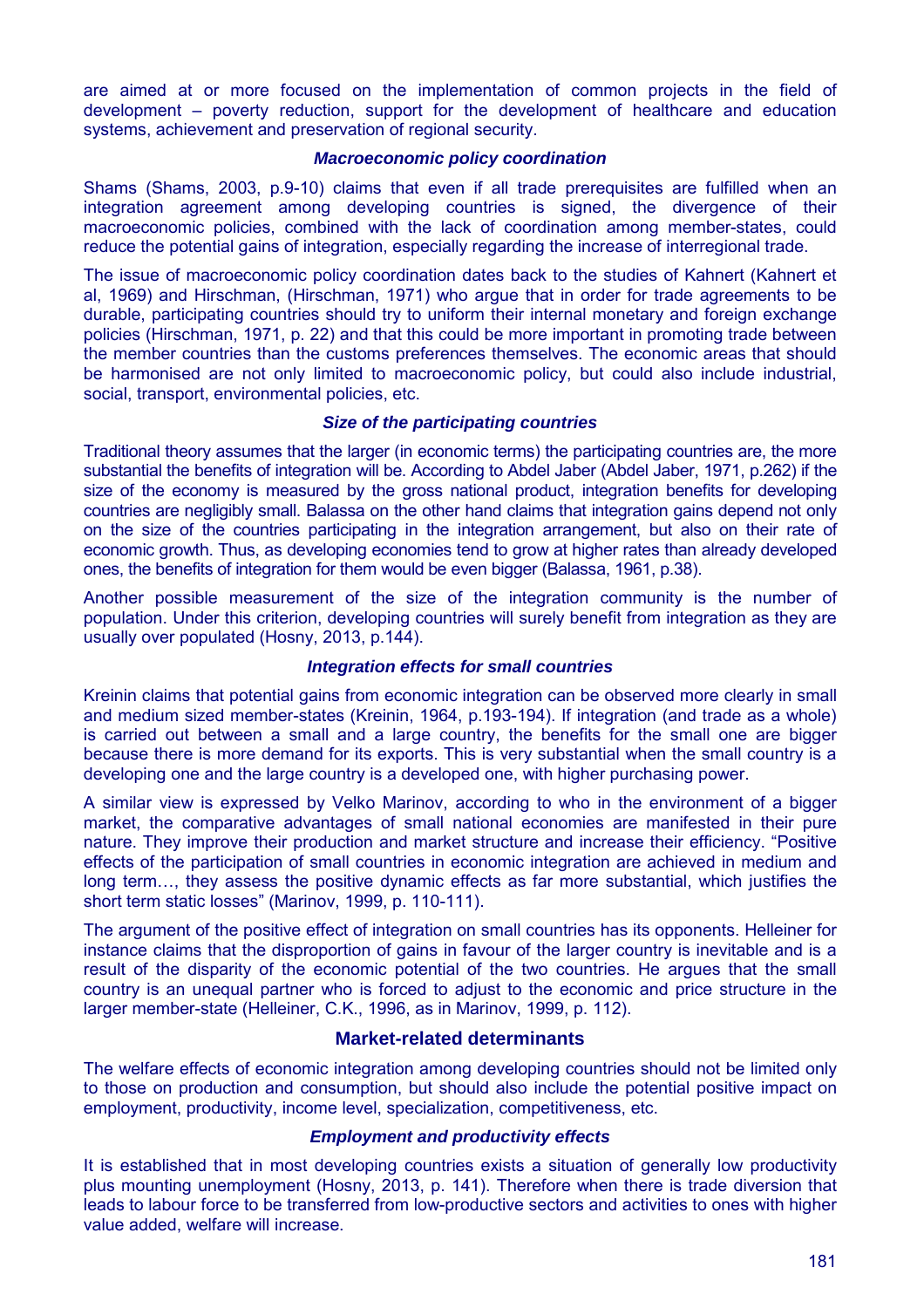The integration benefits to employment are even more obvious (Sakamoto, 1969, p. 283). On one hand, they are related to the fact that the changes in the geographical distribution of production influence labour demand, and on the other hand the bigger flows of workers influences labour force supply (Longi and Nijkamp, 2007, p. 3), thus increasing employment possibilities and rates.

## *Production specialization*

Developing countries in general are specialized in the production of primary products. According to Abdel Jaber (Abdel Jaber, 1971, p.256-257) there is nothing wrong with that as long as the economic surplus gained from this type of production could be reallocated and invested efficiently in other sectors. That however is rarely what happens in reality, thus most developing countries adopt a trade policy of diversification and import substitution to accelerate economic growth. Balanced growth can be achieved by small developing countries by increasing the size of the market, benefiting from economies of scale, and expanding their inter-industry transactions, i.e. through economic integration. For these effects to be achieved however, a strong commitment is required – both in economic and political terms.

## *Protection for industrial development*

According to Viner, in some cases economic integration can be seen as a step towards free trade, but in others it is one towards more protection (Viner, 1950, p.41-49). There are some researchers who argue that protection trade regimes could be beneficial to developing countries. Cooper and Massell for instance believe that the main goal of integration agreements among developing countries is to support their industrial development (Cooper and Massell, 1965, p.462). This could be achieved through protection because integration, according to Sakamoto (Sakamoto, 1969, p.283-284), is equivalent to import substitution, which is a tool to support industrial development. Cooper and Massell come to the conclusion that when assessing the effects of a customs union on each member-state, one must take into account not only the change in national income, but also the development and size of each country's industry sector (Cooper and Massell, 1965, p.468).

If two developing countries create a customs union and there is a trade diversion in industrial products, welfare from the point of view of consumption, will increase when the tariffs are removed. On the other hand – from the point of view of production – welfare will decrease (viewed as an effective use of resources) because it will be replaced with production in one of the developing member-states that is more ineffective compared to that of developed third-countries. However, if such trade diversion is combined with a common external tariff that protects domestic industry, this could lead to the development of the industrial sector in both member-states. This would be particularly useful if the two developing countries are complementary, because this way each of them will expand their industrial production to supply the market in the other one (Cooper and Massell, 1965, p.475).

According to Elkan (Elkan, 1975, p. 59 -68), however, it is likely for the benefits of integration in terms of industrial production in developing countries to be unevenly distributed among the member-states. He calls this effect "backwash" - where much of the economic benefits of integration are concentrated in one or a small number of member-states (Elkan, 1975, p. 58), while economically weaker and geographically distant countries attain less benefits compared to their partners in the community.

## *International competitiveness*

In the past, developing countries have sought motivation for economic integration in the benefits from trade diversion and import-substituting industrialization. Later on, with the introduction of the ideas of the dynamic effects of integration, they began to find arguments for integration in the economies of scale, investment creation, technology transfer, etc. Nowadays, however, the integration initiatives of developing countries far exceed those arguments – most of them pursue policies of trade liberalization and deregulation as part of their overall stabilization programs agreed with international organizations. This approach has the goal to make economic integration policies compatible and complementary to other policies in order to promote international competitiveness. Therefore, according Hosni, most developing countries regard economic integration as a tool for more competitiveness in a global economy (Hosny, 2013, p. 143).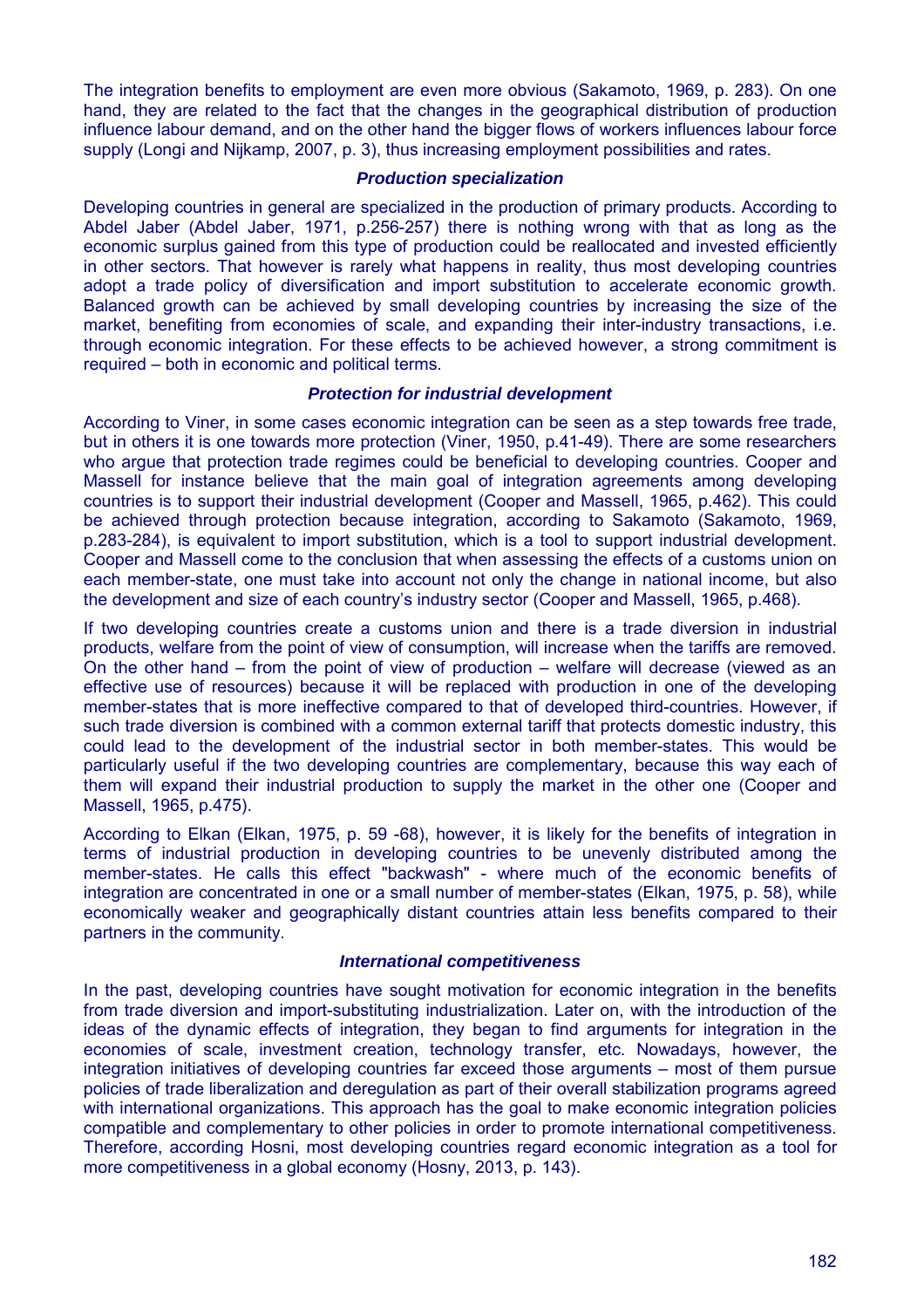## *Competition and complementarity*

Even Viner suggests that countries producing competing (similar) products gain more benefits from integration than those producing complementary (different) ones (Viner, 1950). This comes from the fact that the more significant the difference in the price of the same goods in the potential member-states is, the greater the benefit will be (Makower and Morton, 1961, p. 35).

This should favour developing countries, because they specialize mainly in the export of products of the primary sector, thus competing in a Viner's sense. Although this is true, the fact that the major part of their exports is directed to developed countries reduces the benefits of economic integration, because it actually does not increase the volume of intraregional trade. The very category of the products of the primary sector is too large and, if split, one can see the potential benefits of integration (Abdel Jaber, 1971, p.261). Therefore Balassa argues that Viner's understanding of the criteria for competitiveness and complementarity is not at all applicable to developing countries (Balassa, 1965, p.25). Their goal actually should be to achieve a significant degree of complementarity, thus increasing the volume of intraregional trade.

More recent studies (e.g. Inotai, 1991) continue to support the thesis that in the cases of integration between developing countries complementarity and diversity of economic structures is better. In an integration agreement between similar (competing) countries, trade comes as a result of intrasector specialization – trade expansion of this type is observed in the developed industrial countries where the size of the market and the income rate support specialization. However, this is obviously less likely for smaller and poorer markets such as those of developing countries, and therefore integration among heterogeneous (complimentary) countries is more beneficial for them.

## **Trade-related determinants**

## *Benefits of trade diversion*

Many researchers argue that trade diversion could actually be beneficial to developing countries. First of all, integration increases the size of the market and helps to reduce costs through economies of scale and space. Second, import substitution assists the region as a whole to spend more foreign currency for the import of capital goods and thereby contributes to the increase of investment and economic growth (Linder, 1966; Sakamoto, 1969). Furthermore, trade diversion enables consumers to buy imported goods at lower prices after the removal of tariffs thereby increasing their savings. The effect of all these, however, must be weighed against the loss of tariff revenues (Elkan, 1975, p. 59), which is particularly important for developing countries, since most of those countries rely on them as their main source of revenue in the budget.

Linder and Sakamoto introduce the term "effective trade diversion". According to them, if economic integration among developing countries leads to trade diversion it should not reduce welfare because the production substitution will be from an efficient developed country (outside the integration agreement) towards a relatively efficient developing member-state, thus creating benefits in terms of employment and income within the community as well.

## *Initial tariff levels*

Meade assumes that the higher the initial rates of tariffs between countries entering an integration agreement are, the higher the expected benefits of integration among them will be (Meade, 1955) – because the removal of the tariff will have a greater impact in terms of both welfare and intraregional trade. This is specifically important when it comes to developing countries because the national tariffs of most of them are rather high, mainly due to their desire either to increase revenue or to protect national production.

## *International trade as share of GDP*

Lipsey assumes that the lower the share of international trade in GDP of the member-states of an integration agreement is, the greater the expected benefits of a customs union on welfare will be (Lipsey, 1960, pp. 508-509). This is very important for developing countries because trade as a percentage of GDP in low-income countries has always been lower than in countries with a high level of income, although in recent years this imbalance is decreasing (Hosny, 2013, pp. 144-145). However, the same does not apply to countries with medium levels of income and least developed countries – their share of trade in GDP is even more significant than that in high-income countries. It can therefore be concluded that this criterion is not applicable to developing countries, because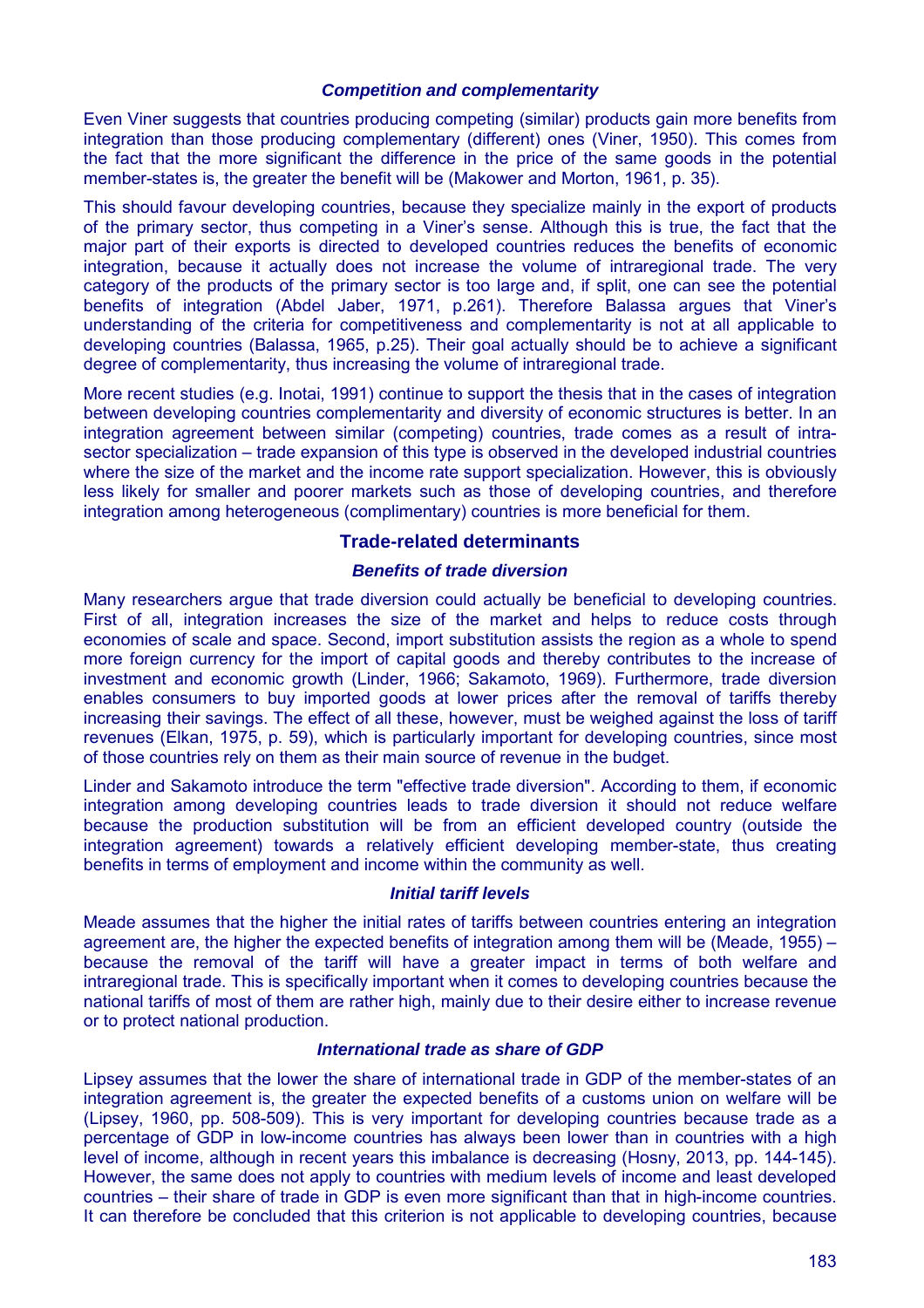subgroups among them may have a larger or smaller share of trade of GDP compared with highincome countries.

#### *Share of intra-regional trade*

According to Lipsey an integration agreement will bring more benefits in terms of welfare if the share of intra-regional trade is growing, while trade with the rest of the world is decreasing (Lipsey, 1960, pp.508-509). Studies show that trade between developing countries is always much weaker than that between developed countries, suggesting that the benefits of integration regarding welfare will also be smaller.

However, other researchers (Balassa, 1965; Abdel Jaber, 1971) believe that this assumption should not always be taken for granted. They list several factors that restrict trade among developing countries, arguing that if these barriers are removed, trade flows between developing countries engaged in an integration process will likely increase. These factors include: first, the low level of economic development; second, inadequate transport infrastructure and facilities; third, foreign currency control and other restrictions on imports; fourth, inadequate marketing; fifth, the lack of standardization.

## *Fostering regional trade*

It is widely recognized that the best indicator of the success of an integration agreement is the increase of the share of intra- and inter-regional trade in the total trade flows of member-states. Although this is an important aspect of integration Inotai (Inotai, 1991, p.10) believes that it should not be seen as a means to its end. Equally important are the industrial development, the adequate infrastructure, the increase of the technological level, etc. Furthermore, the growth of regional trade may be the result of trade diversion from more efficient and competitive third countries. Therefore it can be regarded as positive only if it is combined with improving global competitiveness as a whole.

## *Change of the trade structure with developed countries*

A major part of the imports from developed to developing countries consists of capital goods. From the dynamic analysis point of view, integration among developing countries requires substantial investments and since most of them are imported from developed countries in the form of capital goods it is likely that the volume of imports of integrating developing countries will grow. The conclusion of Mikesell is that the long-term goal of integration between developing countries should not be to reduce trade with the outside world, but rather to change in their trade structure (Mikesell, 1965, p.209).

Sakamoto (Sakamoto, 1969, p.293) believes that if the result of integration among developing countries is the trade diversion of consumer goods, this will release more foreign currency for imports of capital goods from third (developed) countries. The volume of trade with the rest of the world may not change or may even increase, but the important thing is it changes its structure.

## *Transport infrastructure*

Transport costs reduce the potential benefits of trade integration across countries. Distance itself affects the inter-sectorial trade. This is particularly important for developing countries that enter into integration agreements for two reasons: first, as countries with similar income per capita are more dependent on inter-sectorial trade. Second, transport infrastructure and facilities in developing countries are often in poor condition or even missing, or, if existing, they are designed to promote the transport of export of primary sector products the from developing to developed countries.

Therefore, as Balassa argues, transport costs between two bordering developing countries may actually be higher than those between one of them and a remote developed country (Balassa, 1965, p.31). This must be taken into account when considering the integration of developing countries, thus according to Abdel Jaber (Abdel Jaber, 1971, p. 262) in the preparation of integration agreements between developing countries one should pay special attention to the issue of existing transport facilities and infrastructure.

## **Complex theories**

#### *Static and dynamic approach*

According to many researchers, one must pay more attention to dynamic rather than to static effects when assessing integration processes among developing countries (Sakamoto, 1969; Abdel Jaber, 1971, etc.). Rueda-Junquera claims that traditional integration theory, which analyses the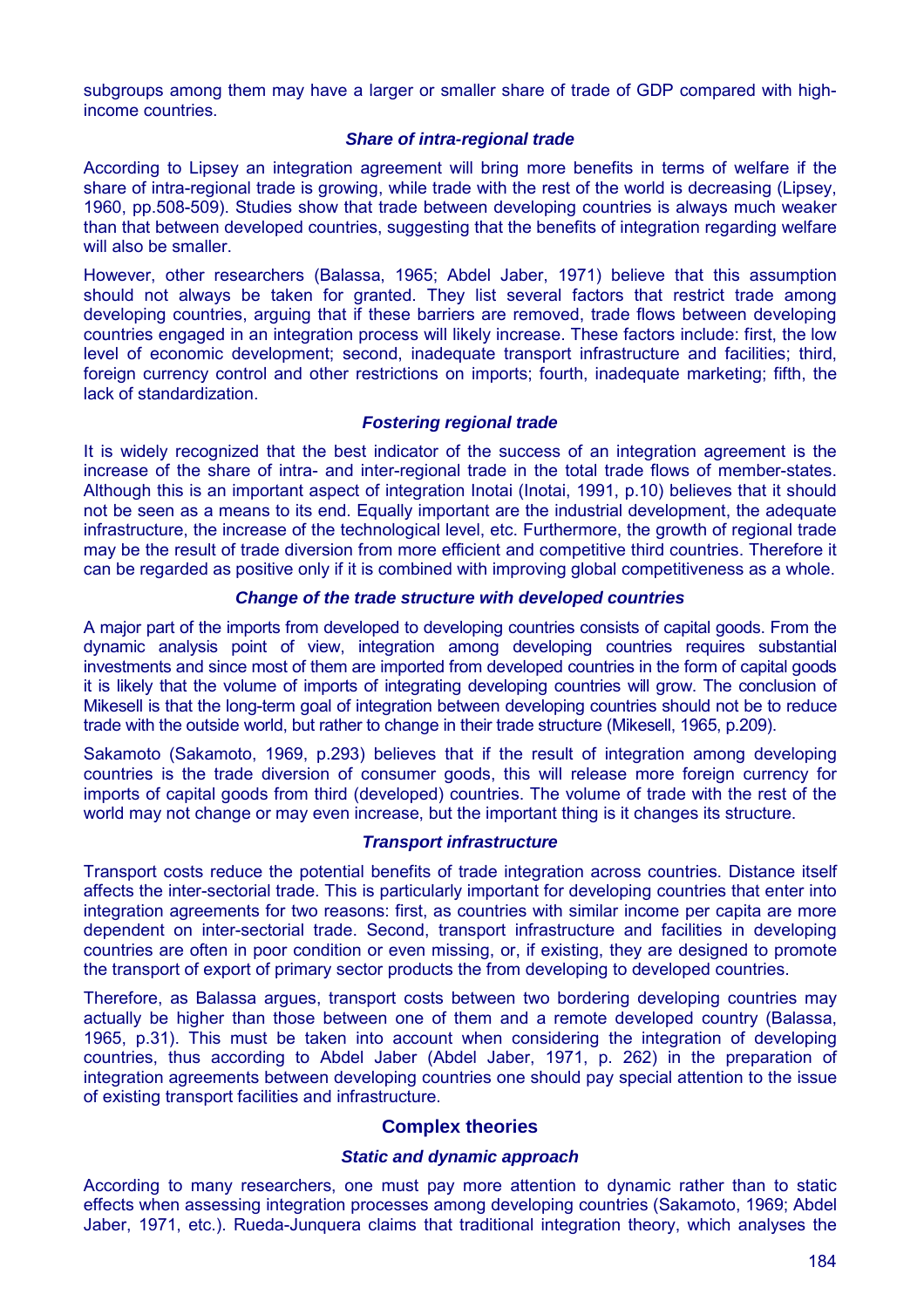static effects of resource allocation, implies rather small gains for developing countries and thus the motivation for participation in integration agreements should be sought in the dynamic analysis of integration and the effects that it reveals (Rueda-Junquera, 2006, p.3-4).

According to Abdel Jaber, traditional integration theory strongly relies on the neoclassical assumptions for full employment, perfect competition, constant returns of scale and perfect mobility of production factors (Abdel Jaber, 1971, p.264-265). Thus, the analysis is restricted just to the static effects and the dynamic ones are those that could bring a higher economic growth rate and utilization of underemployed economic potential.

## *The training ground theory*

Some of the issues discussed above – how to increase international competitiveness, what specialization to aim at, whether to use protection to support industrial development in integration agreements between developing countries – are thoroughly discussed in the training ground theory. According to Inotai, this theory rests on the hypothesis that through the first stages of integration among developing countries their international competitiveness could be gradually improved if they depend on the regional market in the first stage of industrialization (Inotai, 1991, p.6-7). Free trade among member-states, combined with high tariffs for third countries' imports should give temporary protection to emerging industries as well as a market that is big enough to support the future industrial development. This process is referred to as "import substituting industrialization" (Rueda-Junquera, 2006, p.4) and gives enough time for the development of the industrial sectors of developing countries. The openness to global markets could be realized on a later stage when developing countries have reached a certain degree of efficiency and technological development. Therefore economic integration among developing countries could be seen as a transition stage towards an open economy and competition with the rest of the world after a short period of training, thus the theory is called "training ground" theory.

Although it looks sound from a theoretical perspective, there are some arguments against this theory. Inotai for instance (Inotai, 1991, p. 7) argues that first of all, developing regional markets in many cases are not big enough to enable industrial development in the terms of economies of scale; second, as a result of the training process there is rather small or even no improvement; third, there are great differences in demand preferences and tastes regarding the imports from third countries compared to those coming from interregional trade. Besides, there are no guarantees that developing countries would take on and fulfil the commitment to open up and liberalise their trade with the rest of the world at a certain point, thus protection measures could become permanent instead of temporary.

## *The package approach*

Another complex way to implement integration among developing countries is the package approach. According to Balassa and Stoutjesdijk, a package approach specifically and explicitly aims at facilitating the integration process and enhancing the stability of an integration agreement by assuring that each member-state is responsible for the implementation of a single integration project within a common package of such projects (Balassa and Stoutjesdijk, 1975, p.53). These could include transport, communication, public goods, education, science, agriculture, mining, industry, etc. An important condition for the successful application of the package approach is that comprehensive information regarding the distribution of benefits and costs of each project on each member country should be available so that there are no member-states who feel there is inequality in the gains and expenses distribution of the integration process. Balassa and Stoutjesdijk argue that although this approach may seem plausible, problems such as financing, monitoring and controlling may arise.

## **Conclusion**

From the above said, it is obvious that the rationale behind economic integration among developing countries could not be defined and explained just by the static and dynamic effects that determine integration between developed economies. With developing countries some factors have a stronger, while, controversially, others have a weaker impact on their willingness to participate in integration agreements.